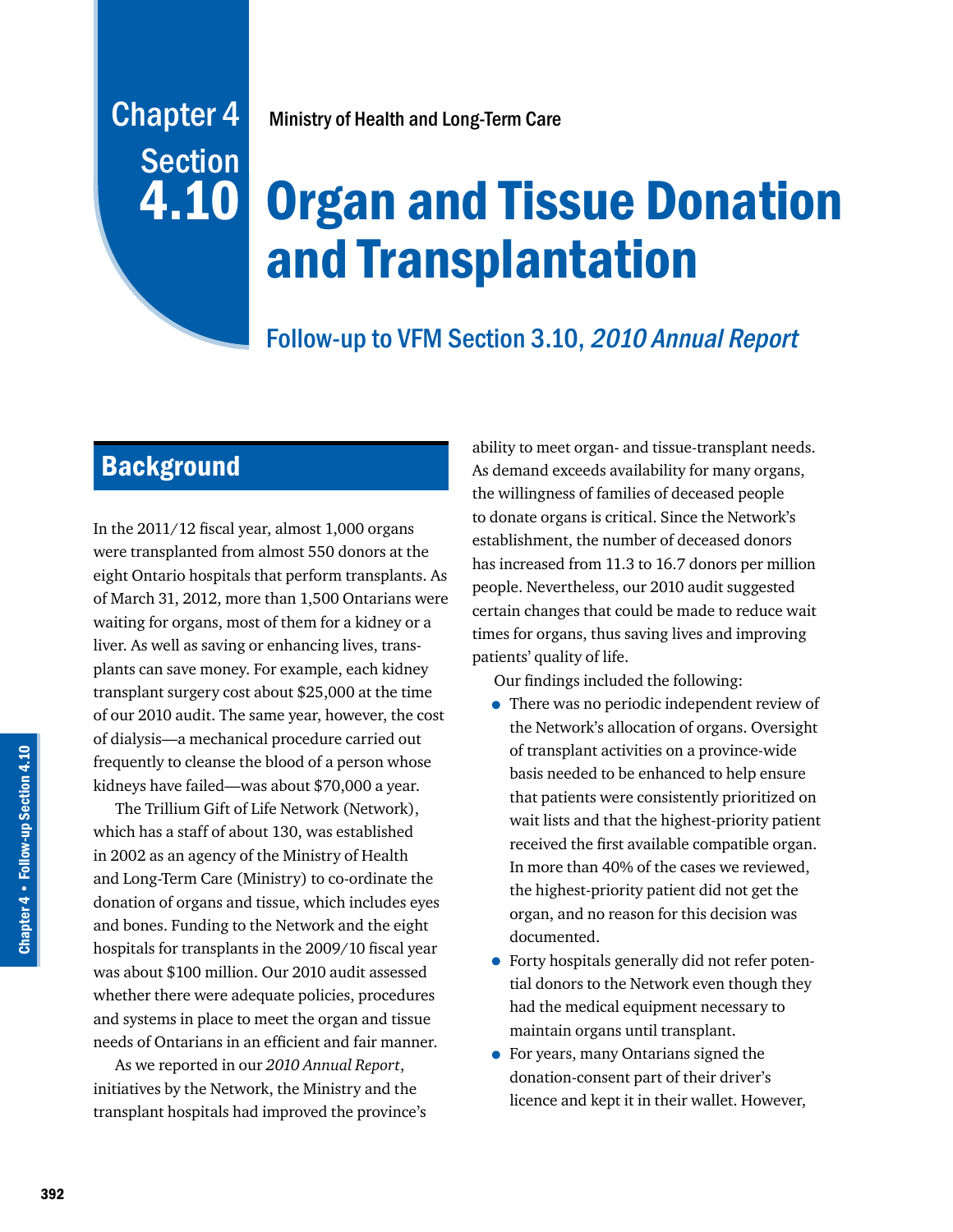this type of consent was not included in the Ministry's consent registry, which the Network uses to determine if a potential donor has given consent.

- There was a lack of consistent clinical criteria regarding the time when hospitals should refer potential donors to the Network, resulting in many referrals being made too late or not at all.
- Only 15,000 of the 4 million Ontarians who still have red-and-white OHIP cards had their consent registered with the Ministry (almost certainly because this required mailing in a separate form to ServiceOntario), while 1.9 million people with photo OHIP cards had registered (because people are specifically asked during the application/renewal process if they want to register). Consent-registration rates also varied significantly among regions, from less than 10% in Toronto to more than 40% in Sudbury.
- Hospitals indicated that patients requiring organs were not always referred so that the transplant hospital could determine whether the patient was eligible to be placed on a transplant wait list. For example, only 13% of dialysis patients were on a kidney wait list, and rates varied from only 3% in the South East Local Health Integration Network (LHIN) to 16% in the Champlain LHIN.
- Instead of being allocated to the highestpriority patient province-wide, kidneys and livers generally stayed in the same region in which they were donated. As a result, for example, 90% of kidney recipients received the organ within four years in one area of the province, while those in two other regions waited about nine years. Wait times by organ type were generally not publicly available.
- Transplant hospitals did not have electronic access to donor information such as medical history and laboratory results, which is necessary to determine organ viability for potential recipients. Instead, they generally relied on

the Network to verbally communicate this information, increasing the risk of decisions being based on incomplete or inaccurate information.

- Less than 8% of tissue needed for transplant in Ontario actually came from Ontario donors because of a lack of resources to recover, process and store it. Instead, Ontario hospitals purchased tissue primarily from the United States and Quebec.
- One Ontario hospital performed only six transplants in a year, and although Ontario does not stipulate a minimum yearly number of transplants to ensure a hospital remains proficient, the U.S. minimum requirement is generally 10.

We made a number of recommendations for improvement and received commitments from the Network and the Ministry that they would take action to address our concerns.

# Status of Actions Taken on Recommendations

The Network and the Ministry provided us with information in the spring and summer of 2012 on the current status of our recommendations. According to this information, some progress was made in implementing all of the recommendations in our *2010 Annual Report*, with significant progress in areas such as simplifying the consent registration process and using kidney pumps to increase the viability of kidneys from deceased donors. While more hospitals are now required to report potential organ and tissue donors to the Network, it will take additional time to fully address and implement this and several of our other recommendations. Some actions depend on the interprovincial–territorial response to the national organ and tissue donation and transplantation plan released in April 2011 by Canadian Blood Services.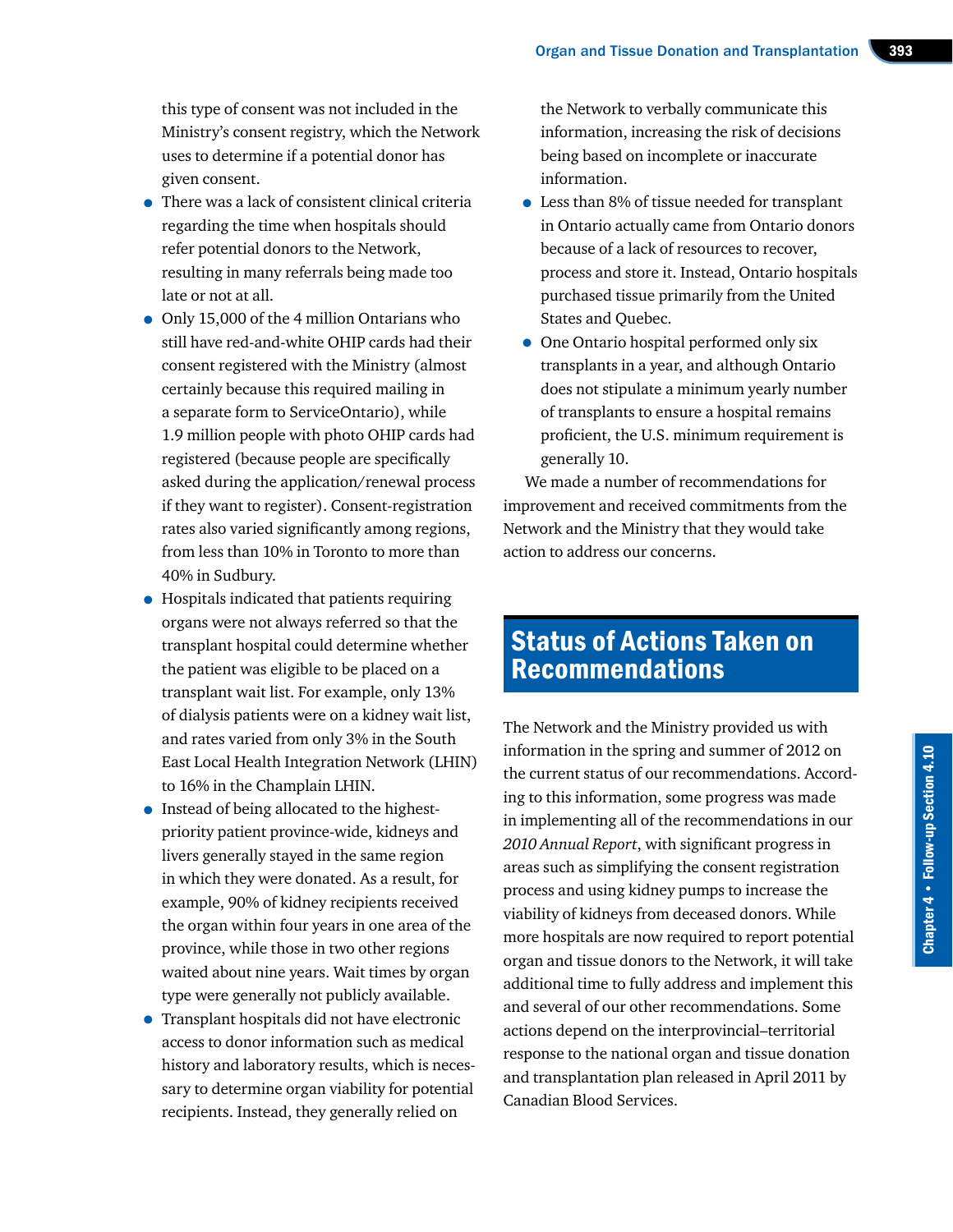The current status of the actions taken by the Network and the Ministry is summarized following each recommendation.

### **ORGANS**

### Identifying and Referring Donors

#### Recommendation 1

*To increase the number of organs available to individuals waiting for a transplant, the Trillium Gift of Life Network (Network) could enhance the identification of potential organ donors through such means as:*

- *determining whether all 61 hospitals with advanced ventilator capacity (necessary to maintain the viability of organs for transplant), rather than just the current 21 hospitals, should be required to notify the Network of potential organ donors, in accordance with the recommendation of the Ministry of Health and Long-Term Care's Organ and Tissue Transplantation Wait Times Expert Panel;*
- *developing and implementing consistent, appropriate clinical criteria, in conjunction with hospitals, to assist physicians in knowing when to notify the Network of potential donors;*
- *using existing provincial systems, such as Criti-Call, a referral service for critically ill patients, and the Emergency Neurosurgery Image Transfer System, used to remotely view the computed tomography (CT) images that can confirm brain death, to help identify potential donors; and*
- *working with all stakeholders—including the Ministry, hospitals, and physicians—to ensure that there are sufficient financial incentives to encourage more widespread identification and reporting of potential donors.*

#### Status

At the time of our follow-up, the Network said that the requirement to report potential organ donors was being expanded to all hospitals that have

advanced ventilator capacity. As of summer 2012, 18 more hospitals were notifying the Network of potential organ donors, and another 10 were expected to start by the end of the 2012/13 fiscal year. The remaining hospitals with ventilator capacity were expected to begin notifying the Network in the 2013/14 fiscal year.

The Network indicated that updated clinical triggers, which assist physicians in identifying when to notify the Network of potential donors, were reviewed and endorsed by the Network's Donation Steering Committee in fall 2011. The Network noted that the revised triggers were being incorporated into the policies of all hospitals required to report potential organ donors to the Network. The Network also planned broader consultations to ensure acceptance of the criteria, and indicated that it may further revise the triggers after the consultations end in December 2012.

The Network said it planned to review opportunities to integrate organ donation and end-of-life care, including ways to leverage the Emergency Neurosurgery Image Transfer System and CritiCall, during the 2012/13 fiscal year. The Network noted that the Executive Director of CritiCall was a member of the Network's Donation Steering Committee.

The Network said it worked with the Ontario Medical Association and physicians, in consultation with the Ministry, to identify gaps and opportunities in the current physician fee schedule to encourage doctors to identify and report potential organ donors. The Ministry determined that the physician fee schedule already includes fees covering this area—but that physicians may not be aware that it does because they seldom bill for it. The Ministry expected the Network to clarify with physicians when these fees can be billed and further indicated that it will monitor the implementation of the Health System Funding Strategy for hospital funding opportunities related to the identification and reporting of potential donors.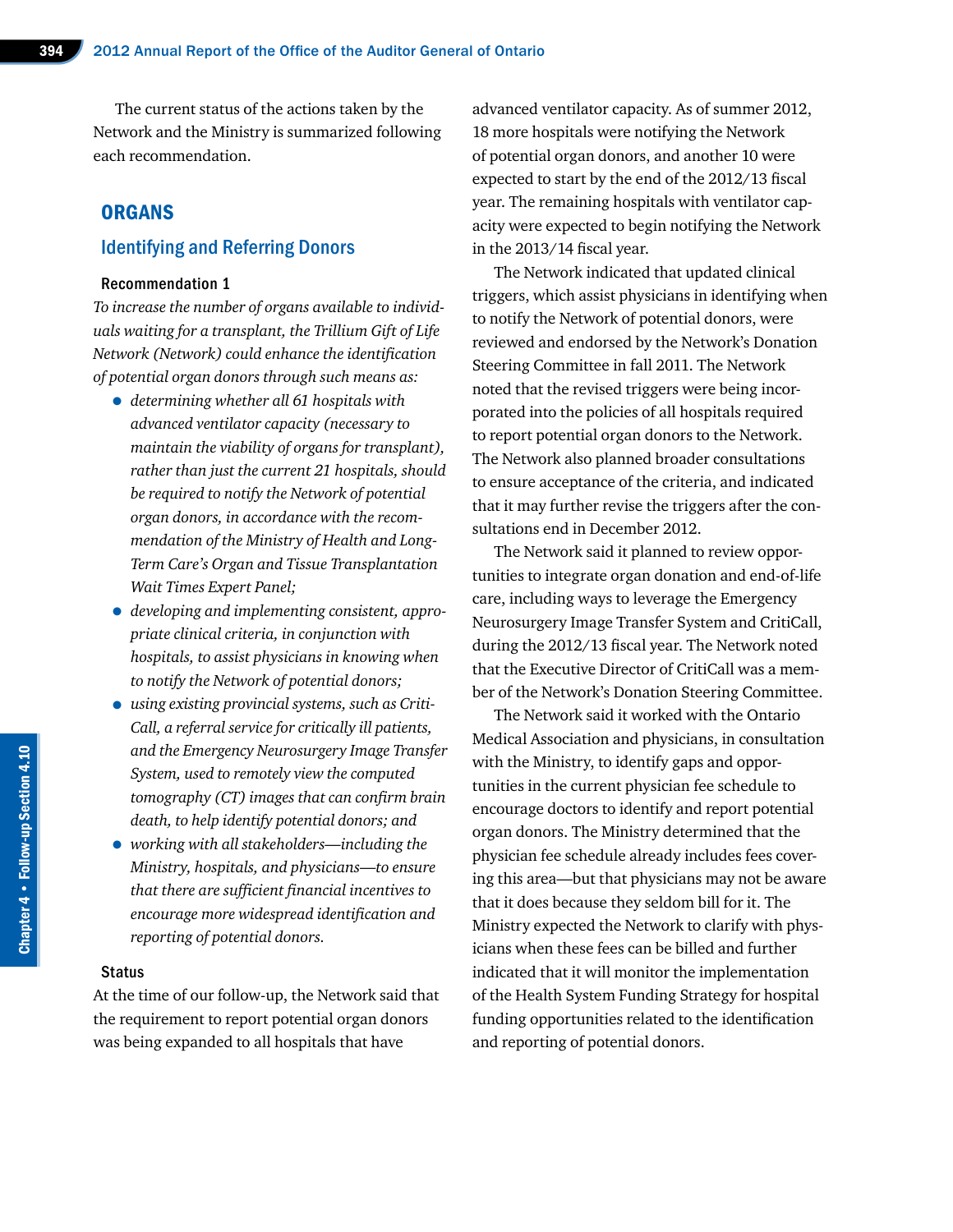# **CONSENT**

#### Recommendation 2

*To help improve consent rates for potential organ donation, the Trillium Gift of Life Network (Network) should:*

- *work with the Ministry of Health and Long-Term Care, the Ministry of Transportation, and ServiceOntario to change the system of obtaining consent at the time of driver's licence renewal to enable persons to be added to the donor registry, because neither the Network nor hospitals have access to the donor card previously sent with licence renewals that many people sign and keep in their wallet;*
- *determine, in conjunction with the hospitals, the best approaches to increasing consent rates at the hospitals, especially in those areas of the province where consent rates are low—for example, by identifying specific individuals who have an aptitude for or training in successfully requesting consent; and*
- *consider implementing a "mandatory ask" policy, along the lines of a policy used in the United States, which would require that the next of kin of every potential organ donor be asked for consent before the removal of life support.*

*Further, the Ministry of Health and Long-Term Care should simplify the process by which people register consent to be an organ donor, such as by implementing an on-line consent registry similar to those available in British Columbia and other jurisdictions*.

#### **Status**

In fall 2010, the Network, in collaboration with ServiceOntario and the ministries of Transportation and Health and Long-Term Care, began mailing donor-registration forms with prepaid return envelopes to persons renewing their driver's licence. The Network indicated that the response rate has been much higher, with 4.3% of people signing their consent and returning the forms to Service-Ontario between December 2010 and March 2012. The Ministry further noted that the Network and

ServiceOntario launched a pilot project in which ServiceOntario counter staff ask people who renew a driver's licence or obtain an Ontario photo health card if they wish to register as potential donors. The Network and ServiceOntario were planning to expand this practice province-wide by March 2013.

In May 2011, the Network began to monitor the effectiveness of all staff involved in obtaining consent from families of potential donors, and found that staff with Network training and experience were more successful at obtaining consent than health-care professionals with no training in this area. The Network's policy endorses its staff approaching families for consent, but also says that a discussion is required between Network staff and the health-care team of a potential donor to determine who should approach the family, and how best to do it. The Network provides quarterly training sessions for staff, and monitors all staff involved in obtaining consent to identify areas where additional follow-up training is necessary. The Network also noted that it held a workshop in March 2012 to help ensure staff have the appropriate knowledge and understanding to deal with families and health-care professionals from diverse cultural backgrounds.

To improve consent rates, the Network's Donation Steering Committee endorsed a "mandatory ask" policy in summer 2012 whereby consent to donation must be requested of all potential donors before the withdrawal of life-sustaining therapy. The Network also indicated that it was reviewing situations where organ donations do not proceed because a potential donor's family does not support the person's previously registered consent decision, to see if it can devise strategies for ensuring that decisions are fully informed while the family's rights are still respected.

The Ministry said an online donor registration system was implemented in spring 2011, and that more than 44,000 people used it to register their consent between June 2011 and April 2012. Also, the Ministry, working with the Ministry of Government Services and ServiceOntario, made online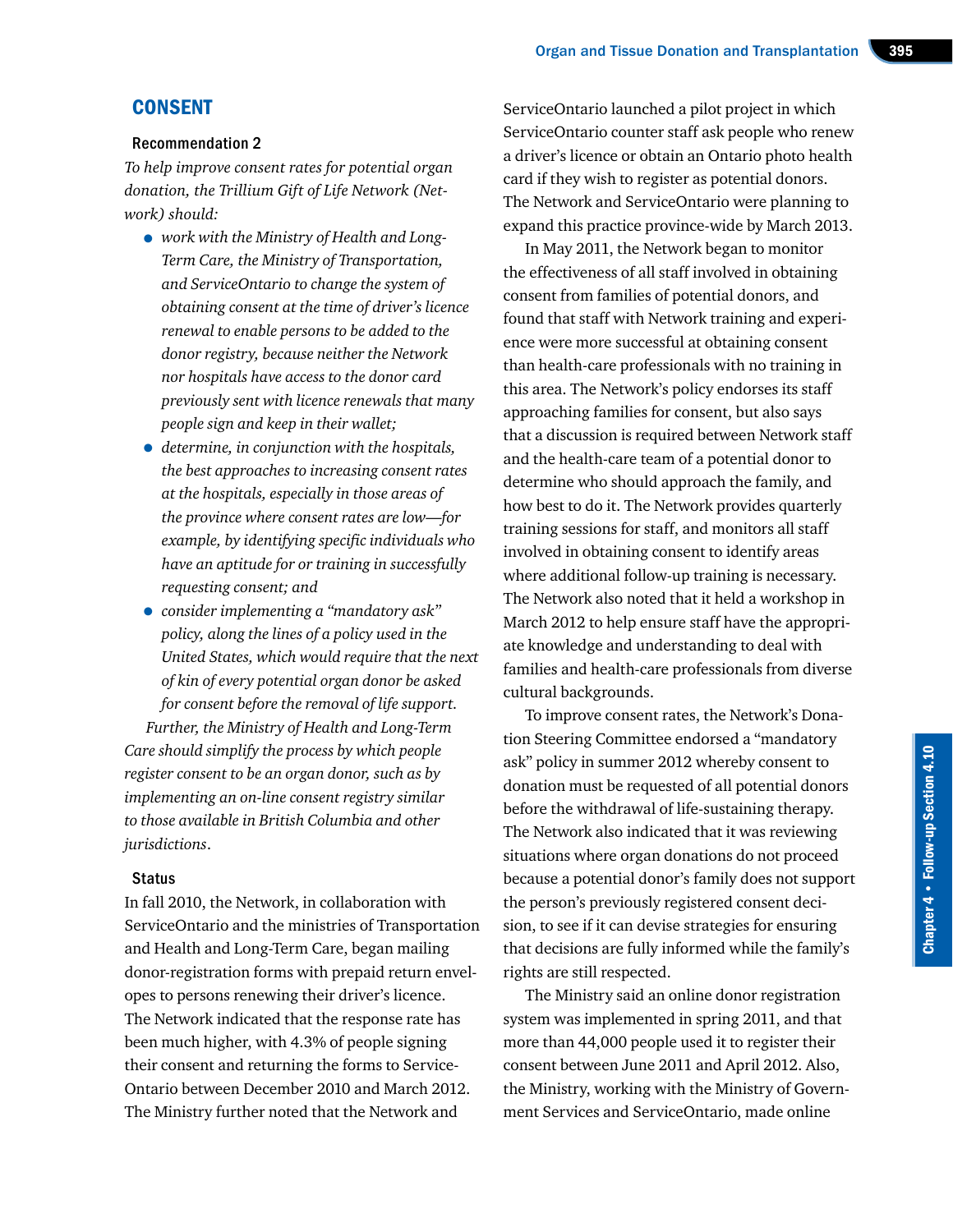registration accessible through mobile telephone and computing devices in April 2012. As well, the Network is working on an electronic "grass roots" social media campaign, whereby interested individuals can encourage others to register their consent to be organ and tissue donors.

## ORGAN WAIT-LISTS

#### Recommendation 3

*To enhance its management of the wait-lists for organ transplants, the Trillium Gift of Life Network (Network), in conjunction with transplant hospitals and physicians, should:*

- *develop target time frames for provincial priority rating scales for organ transplants, as recommended by the Ministry of Health and Long-Term Care's Organ and Tissue Transplantation Wait Times Expert Panel;*
- *determine the best way to communicate referral criteria to non-transplant physicians, so that individuals who would benefit from a transplant (including from a quality-of-life perspective) are added to the wait-list; and*
- *require hospitals to enter on the Network's system the reason for taking a patient off the wait-list, and periodically review, by hospital, the number of patients removed from the wait-list because they die or become too ill for a transplant, to determine whether actions can be taken to minimize the incidence of such cases.*

#### Status

At the time of our follow-up, the Network said it had initiated a review of national and global practices for establishing target wait times for organ transplants. In conjunction with clinical experts, the Network plans to use this information to help determine by fall 2013 the appropriate use of wait-time information for transplant patients. The Network noted that the development of target wait times also requires standardized organ-transplant listing criteria and organ-allocation practices.

The Network indicated that its organ-specific working groups identified consistent practices for adding patients to transplant wait lists, and are working on standardized referral criteria. Once referral criteria are developed for all organs, the Network plans to develop a communication and implementation strategy, and expects to begin communicating with referring physicians by the end of the 2012/13 fiscal year.

The Network noted that its organ-specific working groups were developing standardized processes to remove patients from wait lists, including documentation of the reasons for removal, and it expected to have the processes for all organ wait lists in place by the end of the 2012/13 fiscal year. Once that is done, the Network said it plans to periodically review on a hospital-by-hospital basis the number of patients removed from wait lists because they die or become too ill for a transplant to see if there are any ways to minimize the incidence of such cases.

# ALLOCATION OF ORGANS

#### Recommendation 4

*To better ensure that organs are allocated in an efficient and equitable manner, the Trillium Gift of Life Network (Network) should:*

- *in conjunction with the transplant hospitals, review kidney and liver allocations, with a view to having one province-wide wait-list (rather than up to five regional wait-lists) for each organ, so that the highest-priority patient in the province, based on clinical evidence, receives the first suitable organ available, and transplant program sustainability is maintained;*
- *have periodic independent reviews conducted of organ allocations, to ensure that either the highest-priority compatible patient received the organ or there was a valid reason for allocating the organ to another patient; and*
- *provide information to the eight transplant hospitals on organs made available but not accepted by them, so that the Network and the*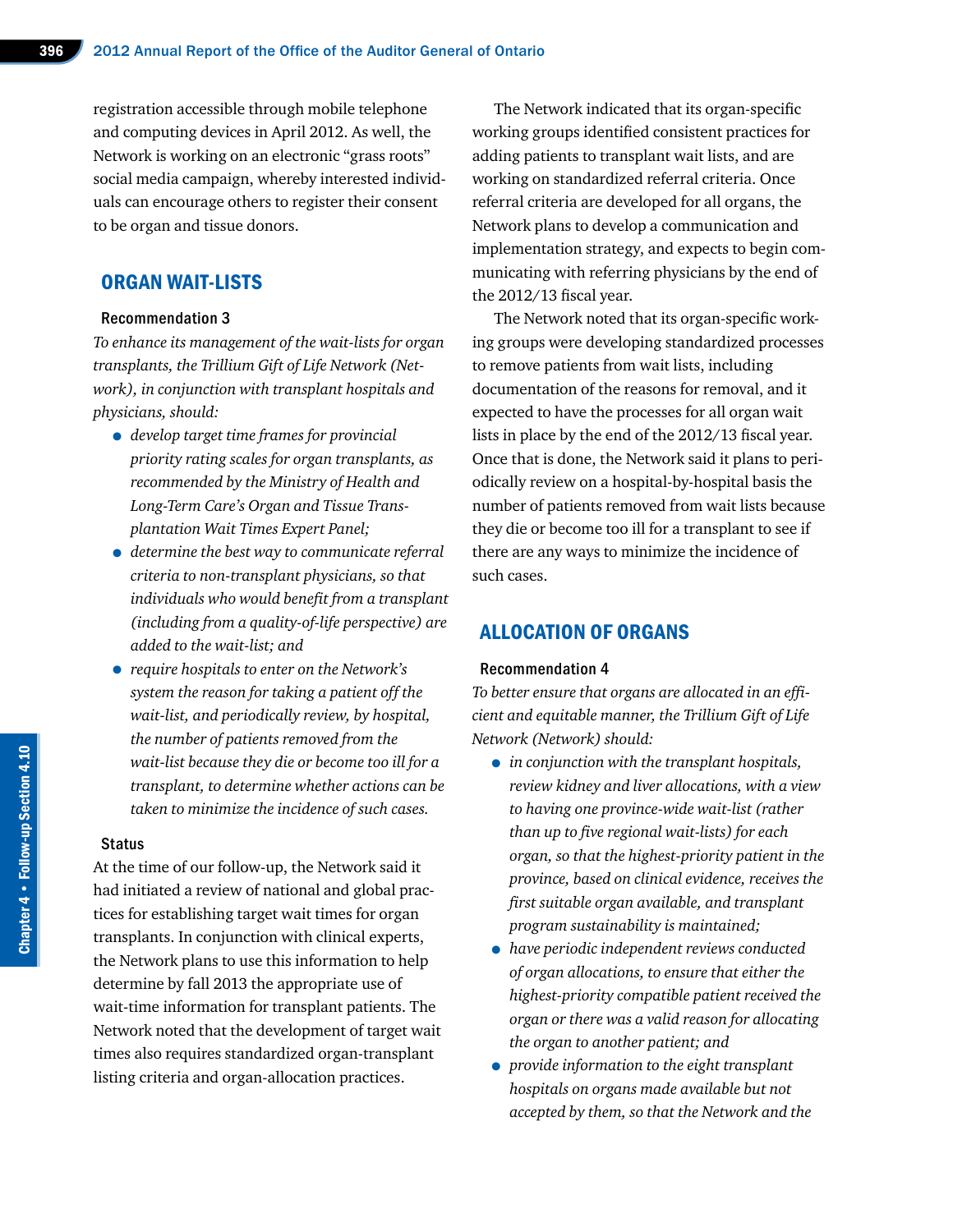*hospitals can monitor the acceptance rates and determine whether any changes are needed to the process for offering and accepting organs.*

#### **Status**

At the time of our follow-up, the Network indicated that a single wait list for liver transplants was being developed and would likely be implemented by the end of summer 2012. With respect to persons waiting for kidney transplants, a working group was evaluating the effect of sharing kidneys among the five regions and had agreed in principal to move toward a single province-wide wait list. The Network expected to have in place by winter 2013 a system that alternates between allocating one kidney locally and one provincially.

With respect to conducting independent reviews to ensure that either the highest-priority patient receives the organ, or a valid reason is identified for allocating it to another patient, the Network noted that a quality committee would be formed to consider a system for periodically reviewing organ allocation. The Network expected this process to be established by the end of the 2012/13 fiscal year. In the interim, the Network stated that it has improved its chart documentation to better identify the rationale for allocating an organ to a patient who does not have the highest priority, and is conducting internal audits of organ allocations.

The Network expected that changes to its current database to track the number of organs accepted and declined by the eight transplant hospitals would be in place in the 2013/14 fiscal year. The Network indicated that, once available, it planned to share this information with all transplant hospitals.

## EFFICIENCY OF THE ORGAN DONATION PROCESS

#### Recommendation 5

*To improve the efficiency of the organ donation process and avoid delays that may harm the viability of donated organs, the Trillium Gift of Life Network (Network) should:*

- *determine the feasibility of providing transplant hospitals with simultaneous electronic access to information required to facilitate the physician's assessment of the compatibility of the donor and a potential recipient, such as the donor's laboratory test results;*
- *review the costs and benefits of implementing a system capable of tracking the information required to oversee the organ donation process, including the time taken for each stage of the donation process from identification of the potential donor to the time of transplant (compared against target times), and the reasons for any delays; and*
- *review research on current best practices with respect to the use of kidney pumps when transporting donated kidneys to transplant hospitals and track the use of such pumps.*

*Further, the Ministry of Health and Long-Term Care should review its agreement with the air ambulance provider, Ornge, and, in conjunction with the Network, clarify Ornge's transportation responsibilities with respect to organ transplantation.*

#### **Status**

At the time of our follow-up, the Network indicated that it had conducted a competitive process and expected to have a more comprehensive donormanagement system in place by the end of the 2012/13 fiscal year. Once implemented, the system will enable the sharing of donor data via email with transplant hospitals, which helps assess the medical suitability of a donor organ. The Network anticipated that further work will be done in the 2013/14 fiscal year to electronically share donor information with the transplant programs at subsequent stages of the organ donation process.

The Network expected that the new donormanagement system would also facilitate the measurement and reporting of more indicators, including time spent on each stage of the donation process, from identification of a potential donor to the time of transplant, and reasons for any delays.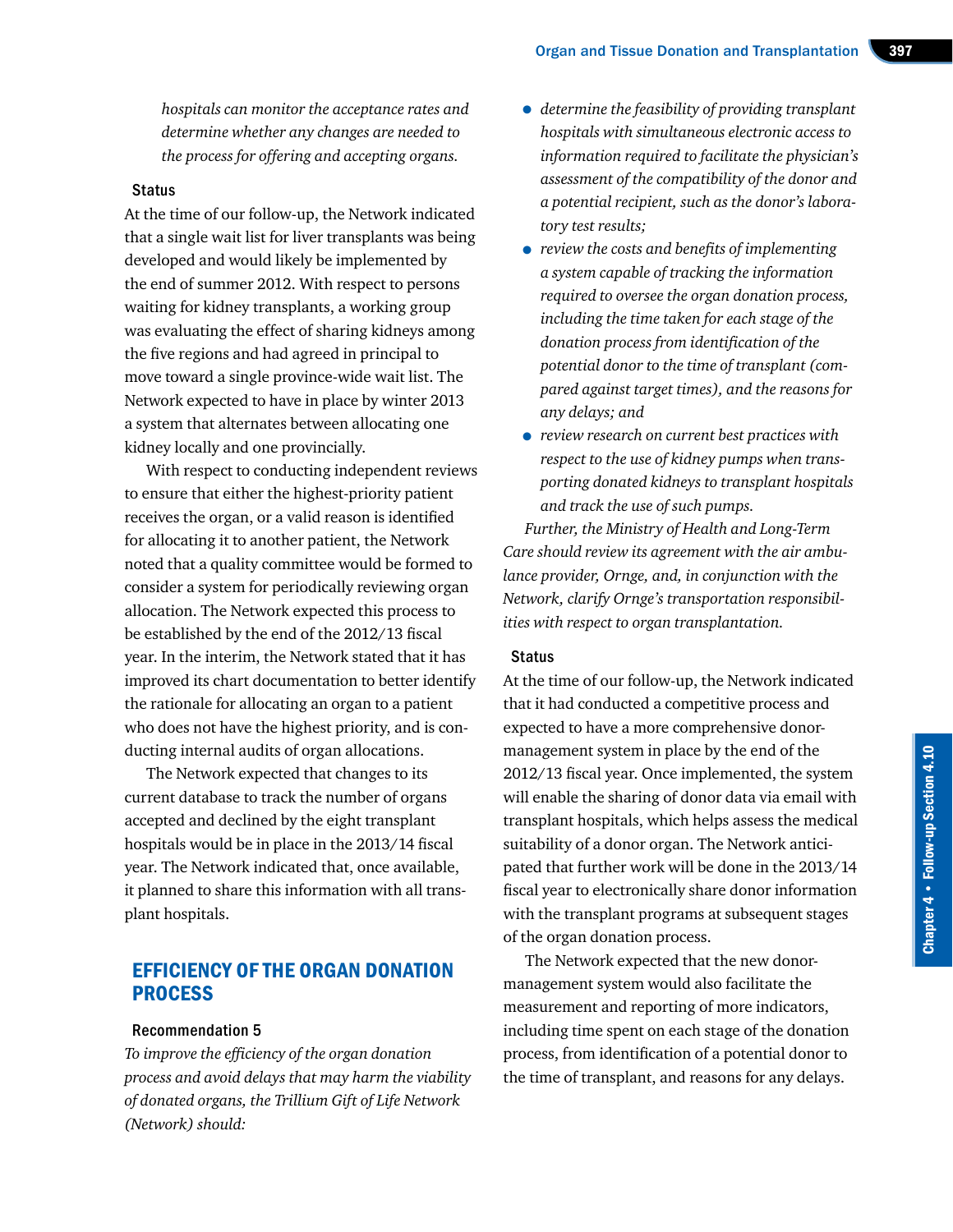The Network said that it completed its review of best practices for kidney-pump use and as of March 31, 2012, all transplant hospitals have agreed to use the pumps to preserve kidneys from deceased donors. The Network has also begun tracking use of the devices, and has identified preliminary measures for monitoring and evaluating their use, which will be discussed at future meetings of its Kidney/Pancreas Working Group.

The Ministry stated that the Network and Ornge air ambulance are developing a formal service agreement to standardize processes for organ transport. The Ministry expected a draft agreement would be ready for its review in January 2013.

## **TISSUE**

#### Recommendation 6

*To help ensure that there is an adequate supply of quality tissue, such as bones and eyes, to meet the needs of Ontarians and reduce reliance on tissue purchased from other jurisdictions, the Trillium Gift of Life Network (Network) should:*

- *increase the number of hospitals required to report potential tissue donors to the Network and, in conjunction with the hospitals, develop more specific clinical triggers (such as age criteria) to help hospitals determine which patients should be referred to the Network as potential tissue donors;*
- *review the process of obtaining consent for tissue donation, in conjunction with the hospitals, with a view to increasing consent rates; and*
- *reassess, in conjunction with the tissue banks, the screening processes used to determine tissue viability so that non-viable tissue is identified as quickly as possible.*

*Further, the Ministry of Health and Long-Term Care, in conjunction with the Network and the tissue banks, should:*

• *assess the costs and benefits of implementing a centralized tissue bank, which would help ensure that, after consent is received, tissue* 

*is recovered, processed, and stored safely and efficiently; and*

• *consider whether specific funding should be provided to offset the costs incurred by hospitals and to compensate physicians for their time with respect to tissue donation and banking.*

#### **Status**

At the time of our follow-up, the Network said that the additional hospitals required to refer potential organ donors to the Network also have to refer potential tissue donors to the Network. As well, the Network stated that it requires reporting of all deaths occurring at designated hospitals, but that it would consider in the 2012/13 fiscal year the implications of moving to more specific clinical triggers for reporting potential tissue donors. The Network planned to establish a Tissue Working Group, which would begin meeting in fall 2012, to increase tissue donation through effective donation, recovery and banking practices.

With respect to obtaining consent for tissue donation, the Network tracked the consent rates for its staff and hospital staff in 2011, and found that Network staff obtained an average consent rate of 50% while untrained hospital staff obtained 4%. The Network said it shared this information with the hospitals to emphasize the importance of having the Network approach families for consent. The Network indicated that in the 2011/12 fiscal year, it approached almost 75% of potential tissue donors, while hospitals spoke to the rest.

At the time of our follow-up, the Network noted that it was working with various Ontario tissue banks to define and implement "exclusion criteria" to help identify tissue that is not viable and therefore should not be referred for tissue donation. The Network anticipates that this will streamline workload and ensure that only relevant referrals are made to the tissue banks.

The Ministry indicated that it was reviewing, in conjunction with the Network and other provinces and territories, the April 2011 national plan of the Canadian Blood Services for organ and tissue